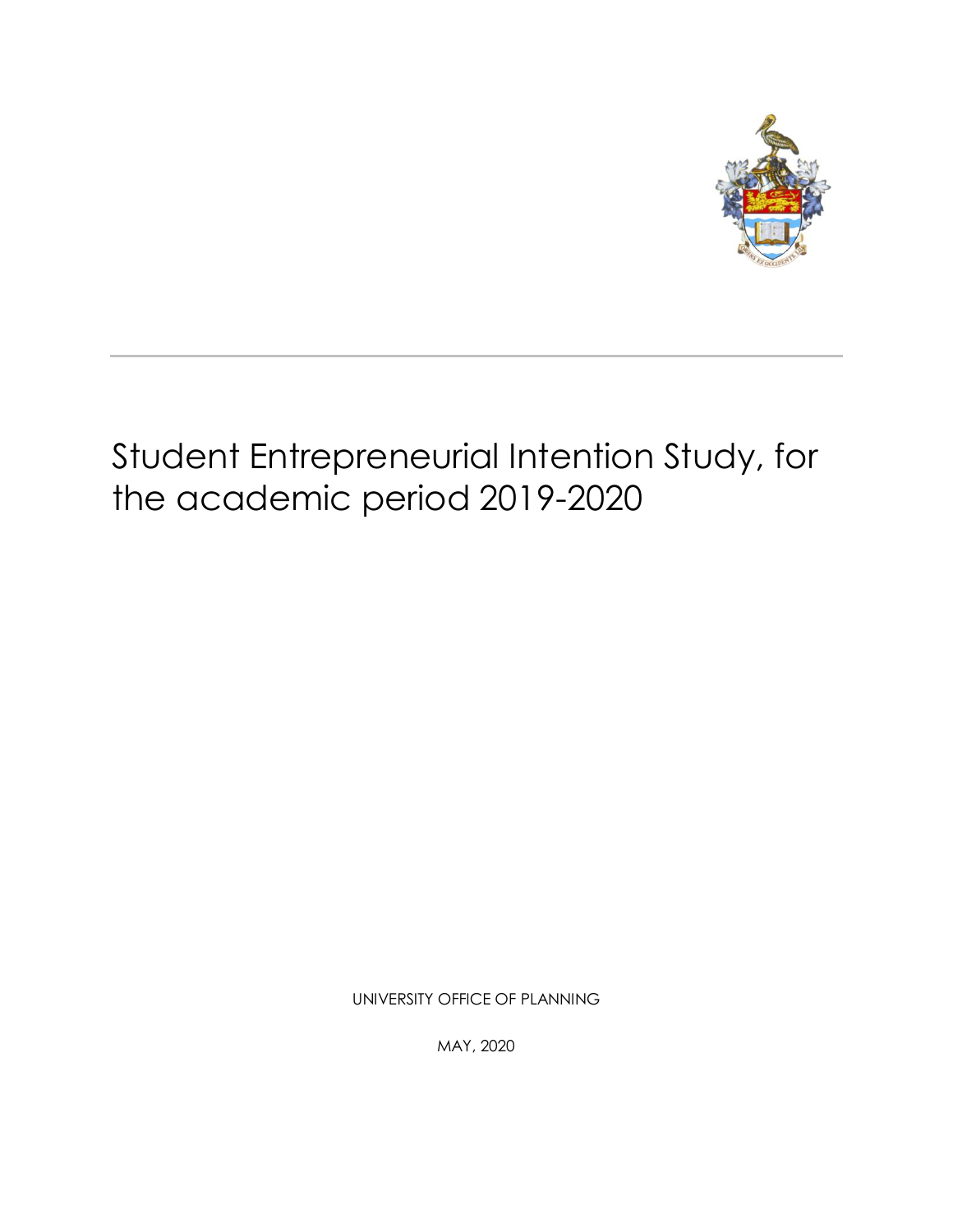# Contents

|    | $\mathbf{L}$ |  |
|----|--------------|--|
|    | II.          |  |
|    | III.         |  |
|    |              |  |
| b. |              |  |
|    |              |  |
|    |              |  |
|    | IV.          |  |
|    | ν.           |  |
|    | VI.          |  |
|    |              |  |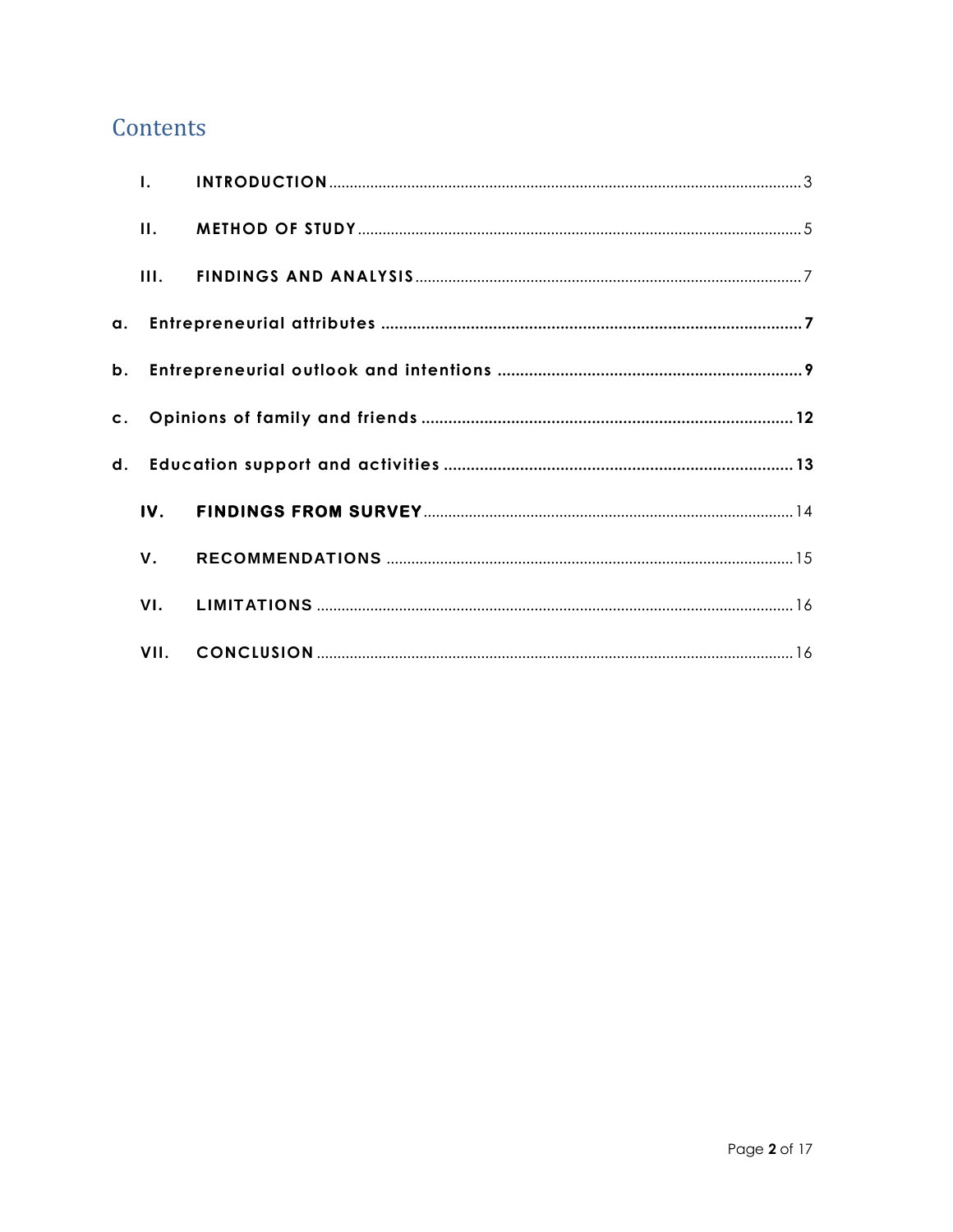#### <span id="page-2-0"></span>**I. Introduction**

The University of the West Indies (UWI) has signalled its intention to improve academic -industry partnerships (AL2) and to produce "innovative and entrepreneurial" graduates as part of its quest for "revitalising Caribbean development" in its *Triple A Strategy 2017-2022* (2017, 8, 13). To achieve this goal, The UWI will need to assess its current strategies, structures, practices, and policies to determine if it is entrepreneurial and if it has the potential to be entrepreneurial.

In this regard, the University Office of Planning has conducted two studies on entrepreneurship, to guide university policy makers as we move towards becoming more entrepreneurial in our outlook and orientation. The first study was an audit of all existing programmes and courses taught on all campuses over two comparative periods 2012/13 and 2016/17. This empirical study indicated

- That less than five percent of all programmes and courses are dedicated to entrepreneurship.
- Approximately one-third of all programmes and courses taught at UWI had some entrepreneur related content.
- And that the Faculty of Social Sciences had the most number of programmes and courses while some faculties consistently showed none such as Engineering and Medical Sciences
- The study also recommended that campuses and faculties develop realistic benchmarks to increase the number of programmes and courses taught at UWI, over the rest of the strategic period 2017 -2022.

This second study would complement this first study by now determining the level of interest in entrepreneurship by the current cohort of stu dents (2019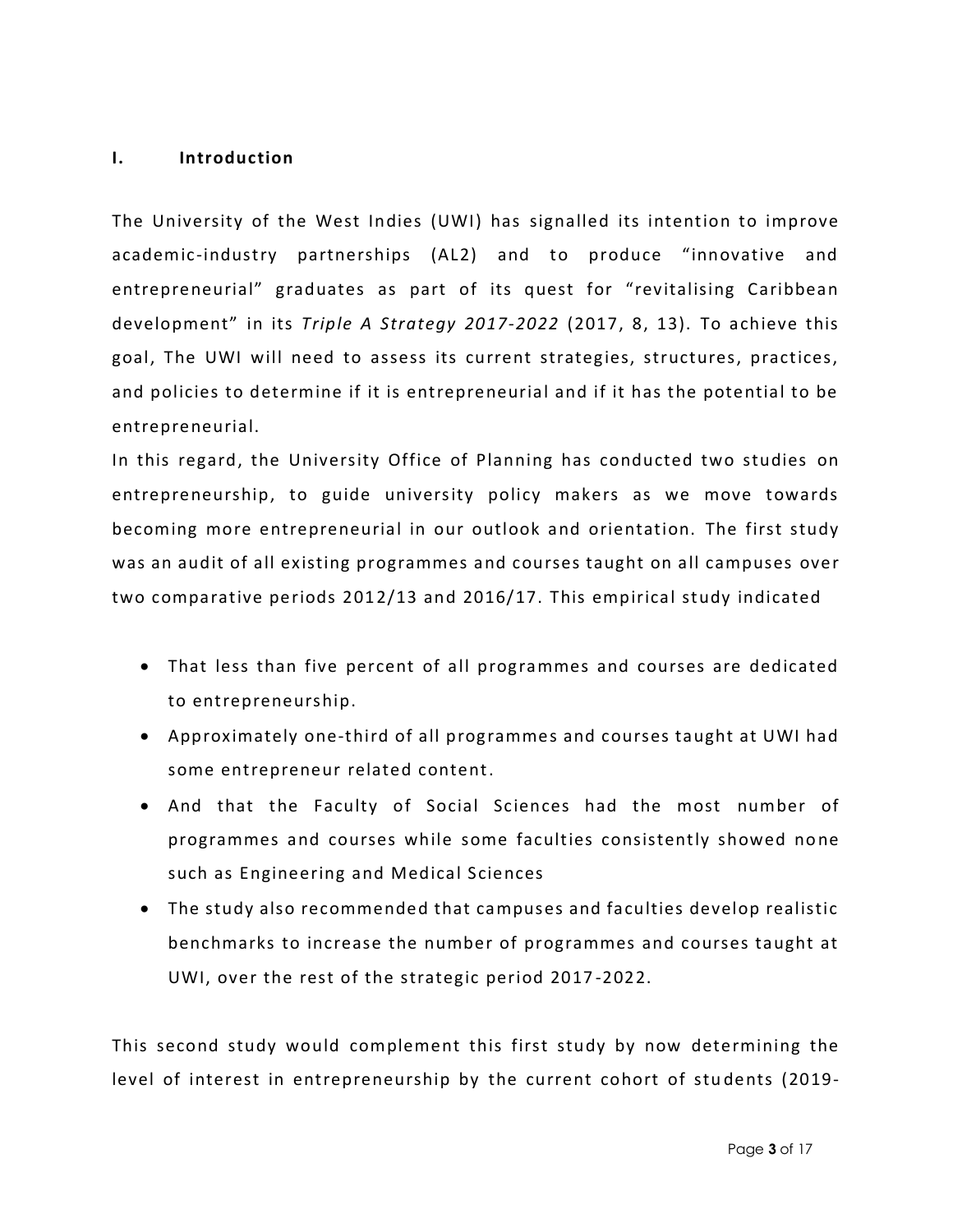2020) throughout the university and how best to increase and sustain that interest among future students. In this regard, this project undertook the design and administration of an entrepreneurial intentions pilot survey. For this survey, entrepreneurial intentions is understood as "self-acknowledged conviction by a person that they intend to set up a new business venture and consciously plan to do so at some point in the future" (Thompson 2009).

The main objectives of the survey were to:

- 1. Determine how inclined current students are to starting their own businesses
- 2. Identify factors which influence UWI students to become entrepreneurs
- 3. Ascertain students' opinions on entrepreneurship support at UWI

Specifically the study would determine:

- The level of difficulty or ease students associate with starting and succeeding at their own business.
- The likelihood of starting their own business in the next five years.
- Major factors, which will influence survey participants to start their own business.
- **•** Students' entrepreneurial outlook.
- Students' prospect of becoming an entrepreneur.
- Expected reaction from immediate family and friends if students became entrepreneurs.
- The extent of learning opportunities and support at The UWI.

The findings of this indicative, pilot study should set the context for a more comprehensive study on student entrepreneurial intentions in the future . This study would generate more conclusive empirical data, from which UWI policy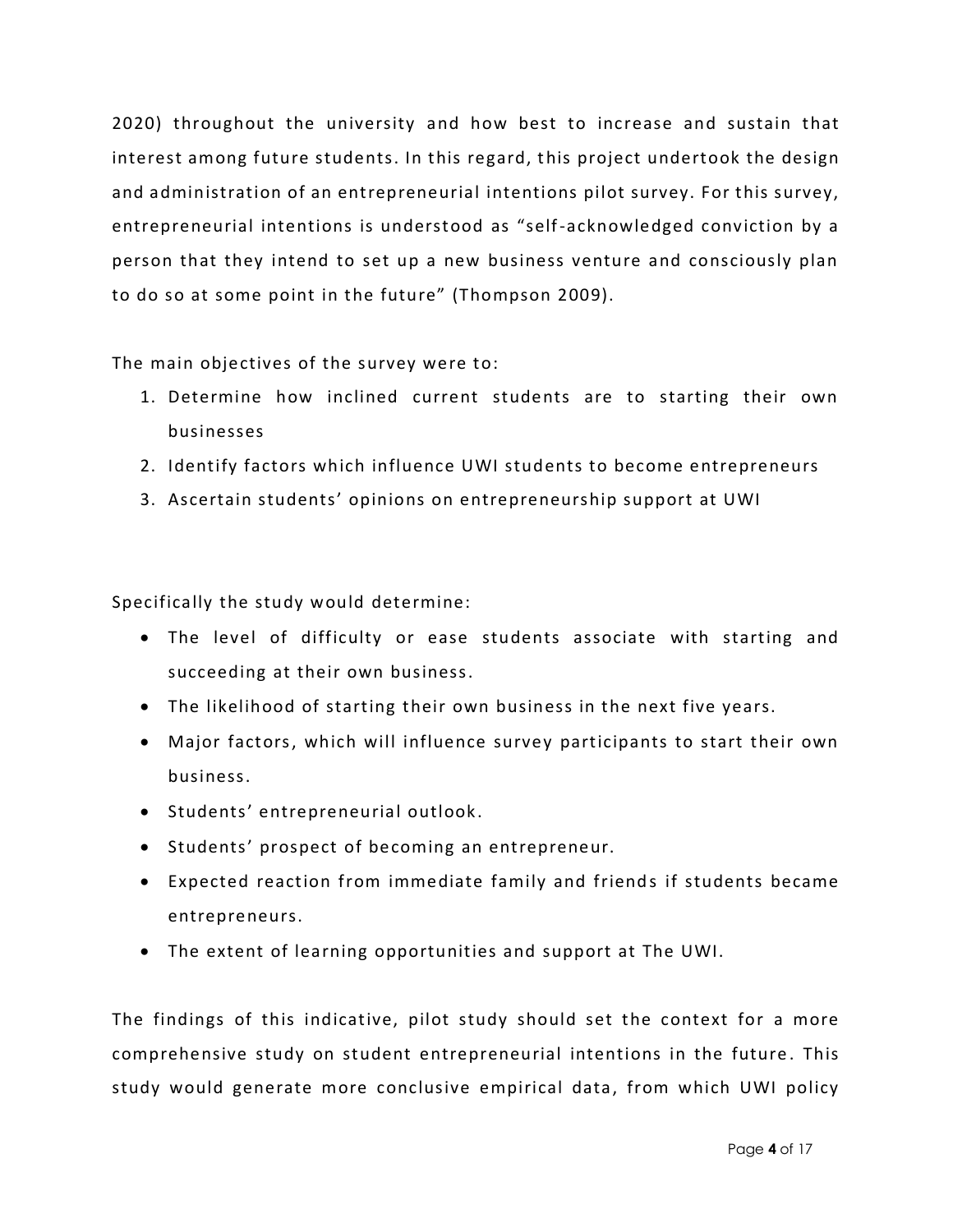makers can make better informed decisions on how best to increase student's interest in entrepreneurship, over the rest of the strategic planning cycle.

#### <span id="page-4-0"></span>**II. Method of study**

To meet the above-mentioned objectives, a survey instrument was created which drew on the theories of planned behavior and Shapiro's model of entrepreneurship intention to determine the entrepreneurial intentions and activities of the student body. Using the theories, we drew on validated surveys undertaken by various universities in Southeastern Europe, Africa (Nigeria, Kenya, and Ethiopia), Malaysia, USA, Turkey and Germany to develop the instrument. The survey was improved after receiving feedback from various stakeholders from the university (including Campus Planning Officers (CPOs) and marketing departments).

The final survey instrument was divided into following four sections:

- 1. Entrepreneurial attributes,
- 2. Entrepreneurial outlook and intentions,
- 3. Opinions of family and friends, and
- 4. Education support and activities.

After finalizing the instrument, a pilot survey was administered via Survey Monkey, using a web link uploaded to the Student Portal thus, ensuring anonymity. Student participation was voluntary. The survey was launched on all campuses (undergraduate and graduate level) simultaneously in Semester 1 2019/2020, during the period October 1 to December 20, 2019 .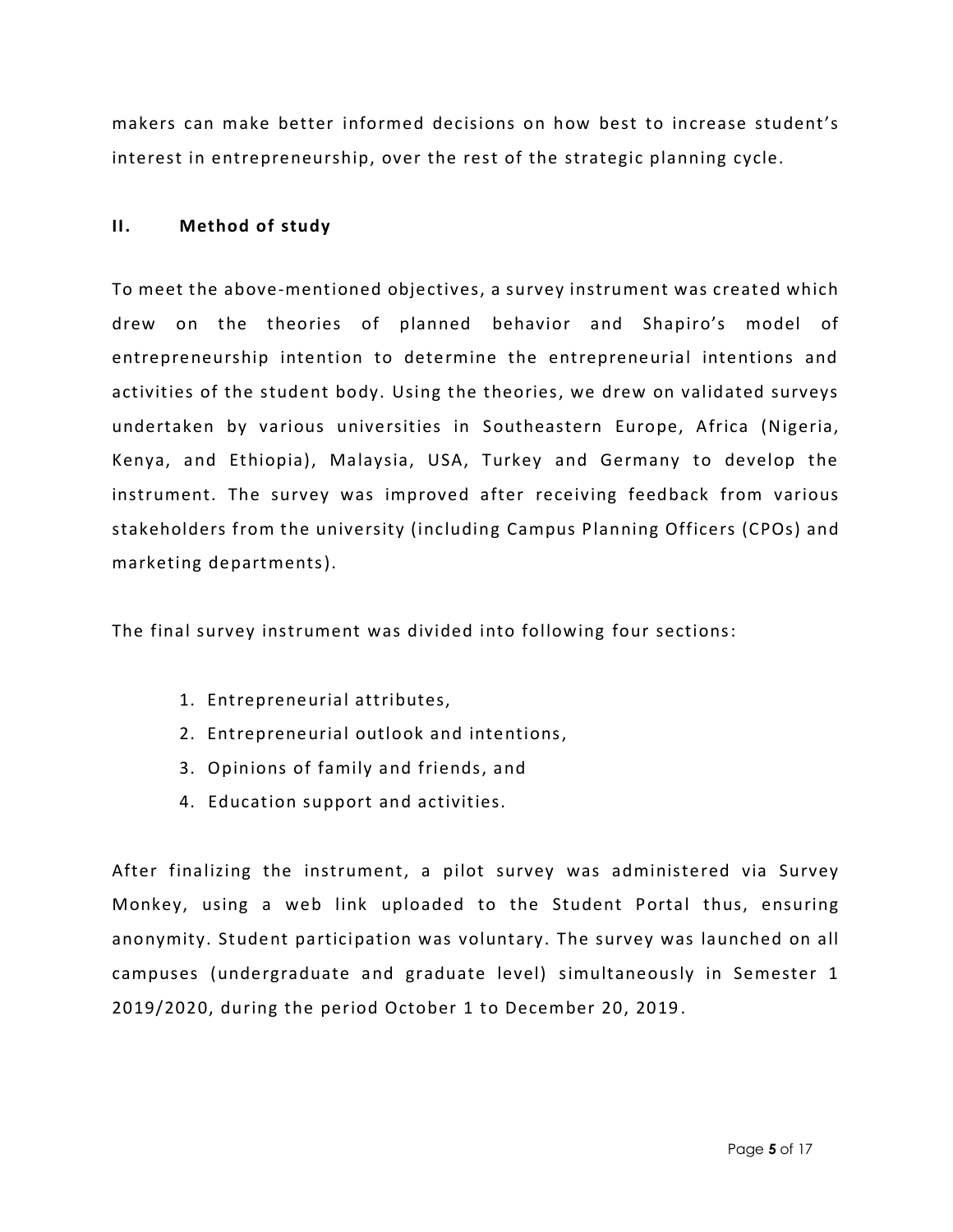The responses amounted to 223 students of which 196 responded in the affirmative that they were interested in entrepreneurship leading them automatically to answer the rest of the questions in the survey. Ideally, given the student population of just over 19,000, a sample size is expe cted to be approximately 377 students. However, for a pilot study this is not necessary since in this case, the pilot will act as a feasibility study to determine whether the university wishes to develop a more comprehensive study on entrepreneurship, in the future.

In order to test the internal consistency of the data received, a reliability test using the coefficient alpha (or Cronbach's alpha) was applied to the survey results. Once the alpha value was .70 or higher, the instrument was considered reliable. In SPSS, the Cronbach's alpha value for the entire survey was 0.780 indicating that the survey was reliable.

Additionally, to test the validity of the survey, to determine the extent that the survey instrument measured what it was designed to do; the Pearson Product Moment Coefficient was applied (where each survey item score was correlated with the total score). Survey items which significantly correlated with the total score indicated a p-value< 0.05, indicating that they were valid.

Based on these various tests, this survey on entrepreneurial intentions of the 2019/2020 cohort of students can be deemed both reliable and valid.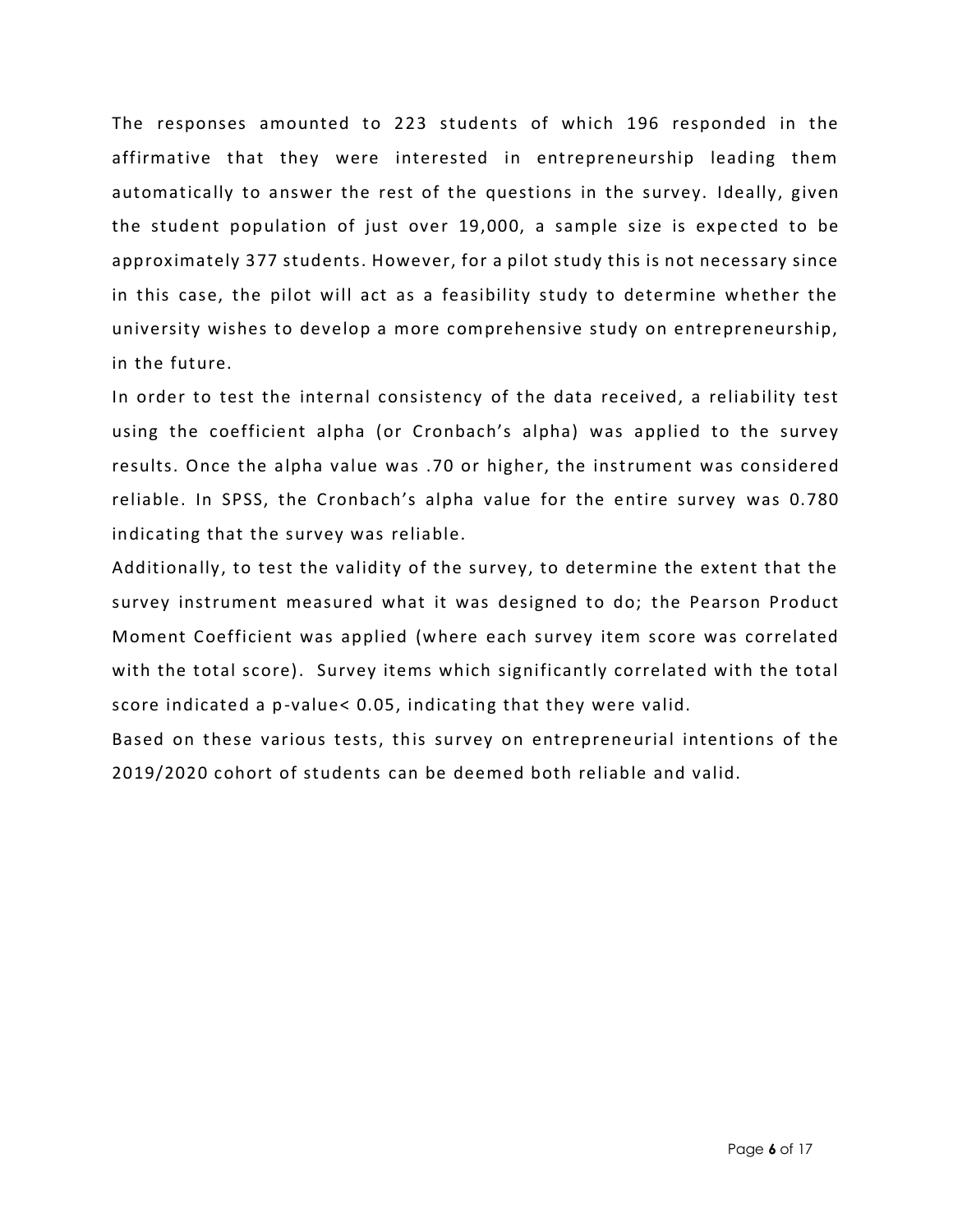### <span id="page-6-0"></span>**III. Findings and Analysis**

#### **a. Entrepreneurial attributes**

<span id="page-6-1"></span>This section will indicate the following:

- (i) The level of difficulty or ease students associate with starting and succeeding at their own business, and
- (ii) The likelihood of starting their own business in the next five years.



# Chart # 1 indicates **ease of starting their own business**

- 55% of the students think that it will be difficult for them to start their own business
- Just under one-third (30%) of them were uncertain about whether it will be easy or difficult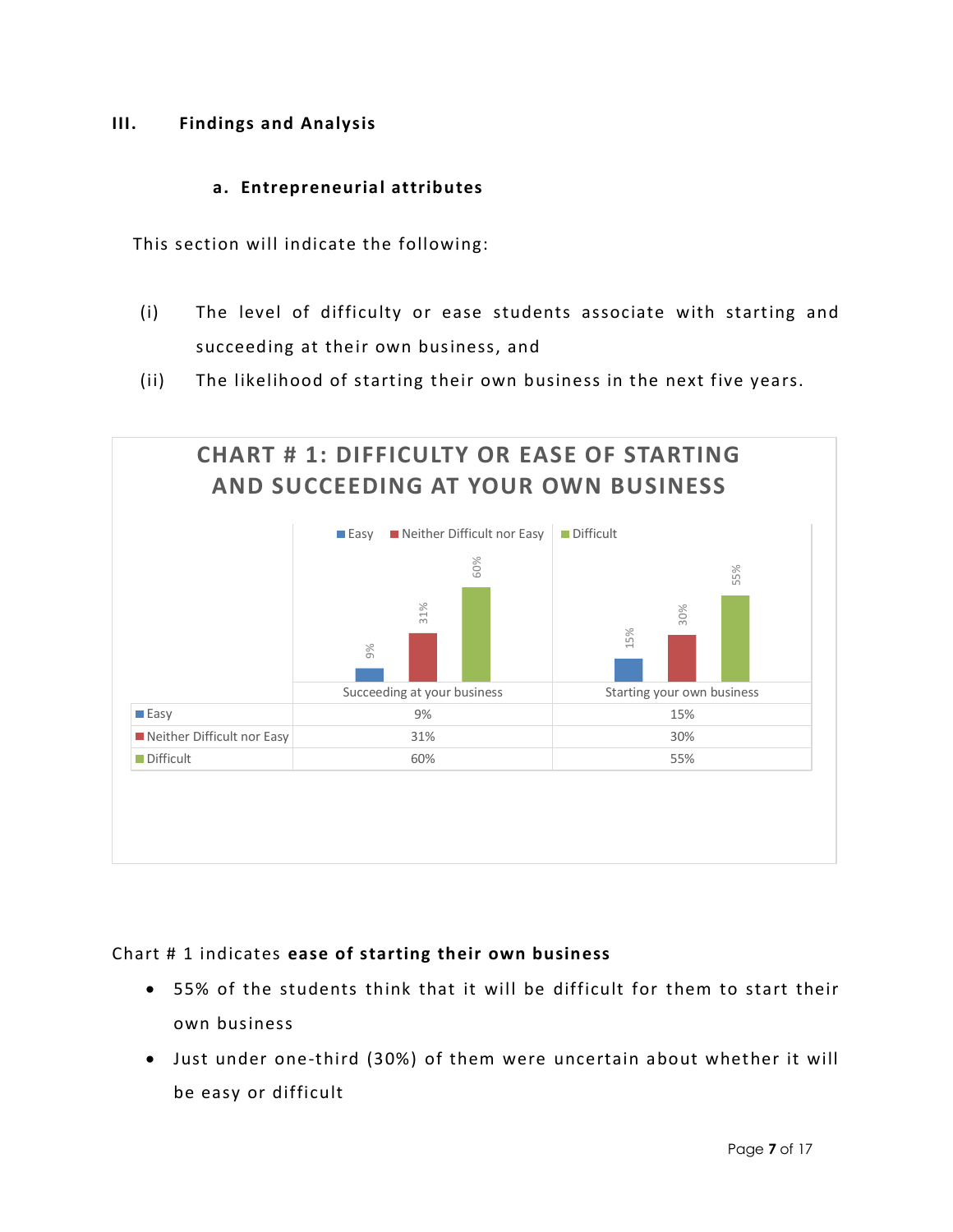A minority (15%) of the students indicated that it is easy to start their own business.

#### Similarly, in terms of **whether they could be successful**,

- 60% of students surveyed indicated that it will be difficult for them to succeed at their own business
- Just under a third (31%) were uncertain about if they can be successful
- In addition, 9% did not think that they would be successful.



Chart # 2 indicates the **level of disagreement/agreement with starting a business over the next five years**

- 70% of the respondents are confident that they have the skills and capabilities required to start a business.
- A further 76% are confident that they would succeed if they started their own business.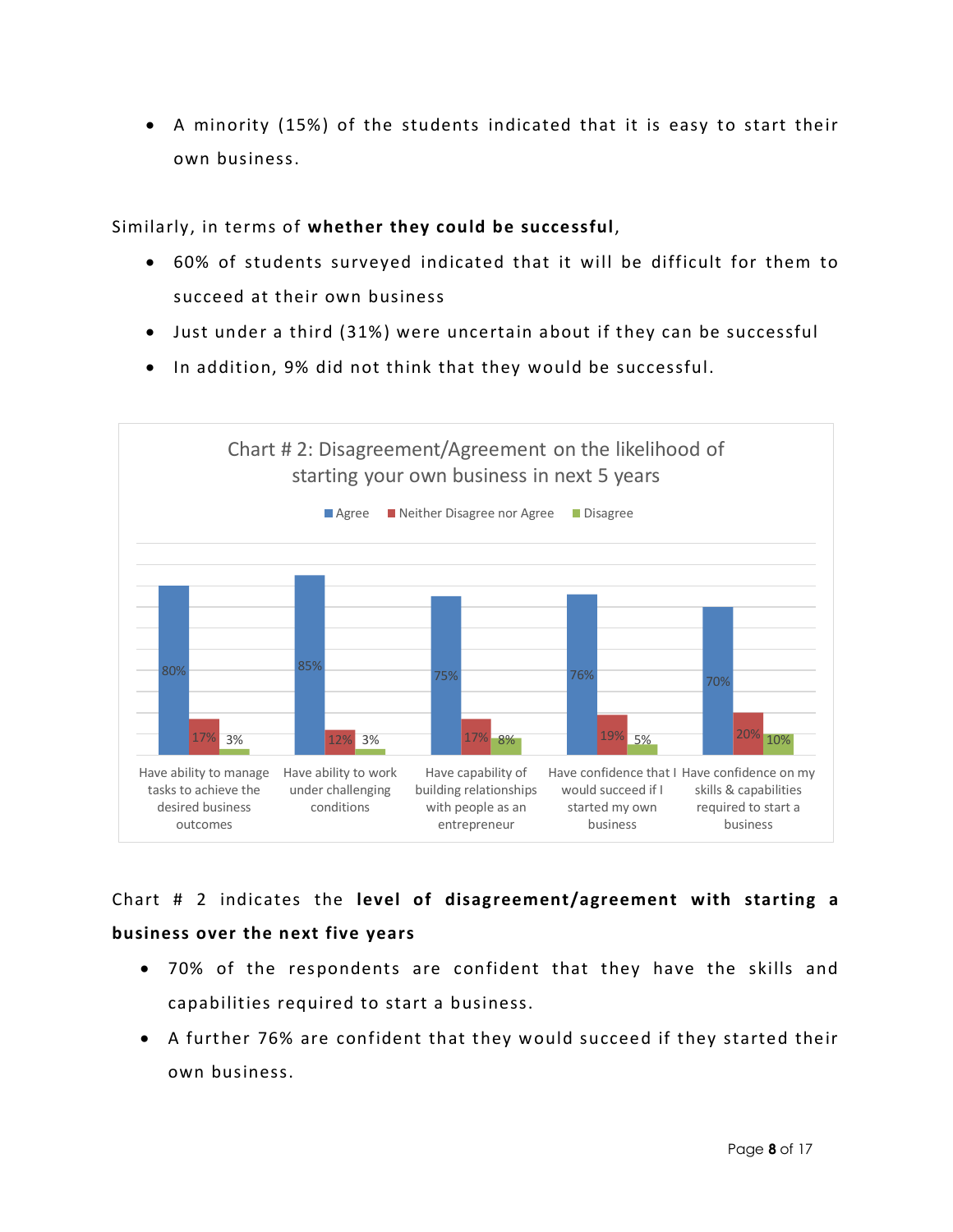- Three quarters of the respondents feel that they are capable of initiating and building relationships with people as an entrepreneur.
- Additionally, 85% of the respondents feel that they have the ability to work under challenging conditions
- In addition, 80% report that they have the ability to manage tasks to achieve the desired outcomes that relate to a business.

# **b. Entrepreneurial outlook and intentions**

<span id="page-8-0"></span>This section will indicate the following:

- (i) Major factors which will influence survey participants to start their own business
- (ii) Students' entrepreneurial outlook
- (iii) Students' prospect of becoming an entrepreneur.



Chart # 3 indicates the **major factors, which will influence students to start their**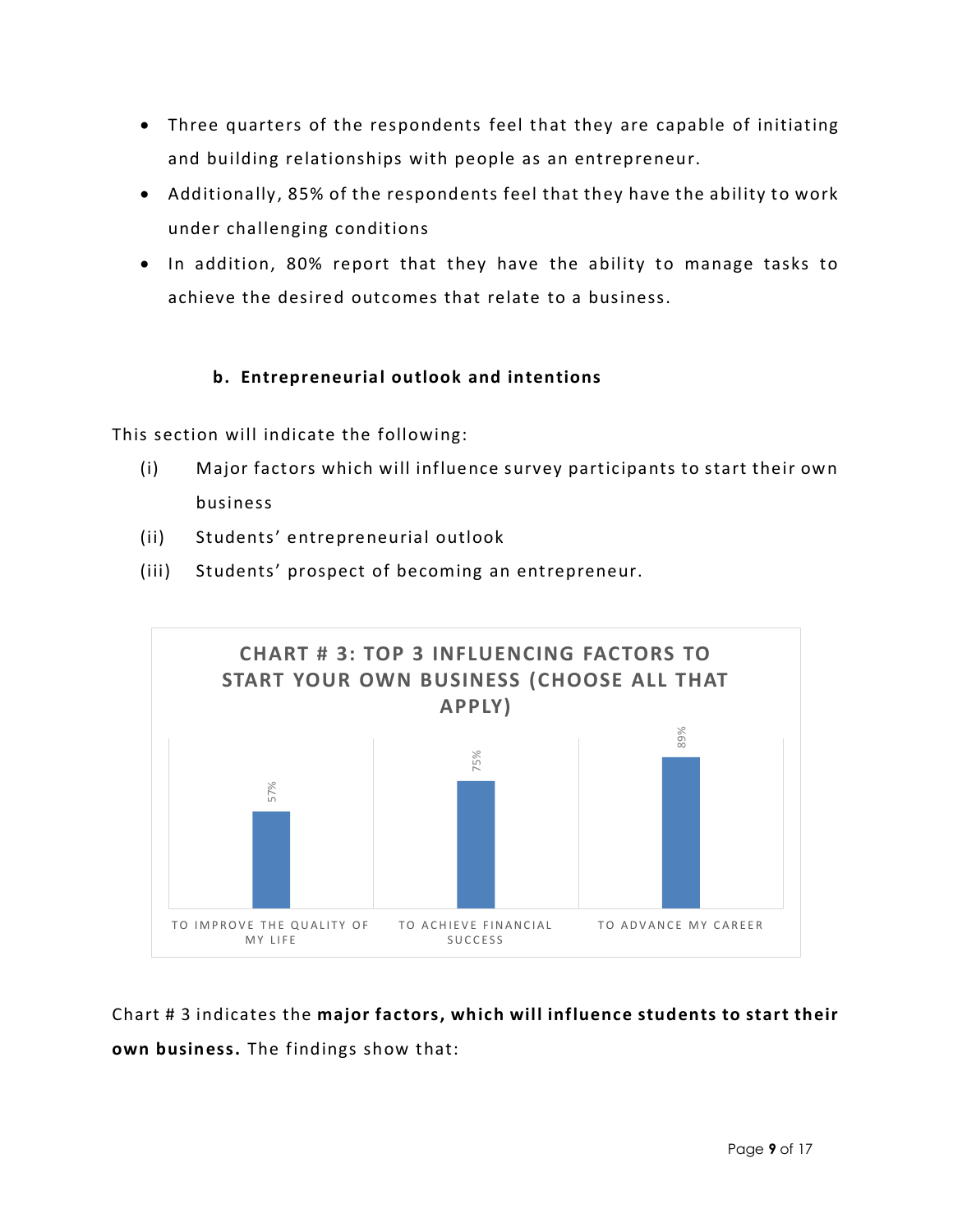- 89% of the respondents would start their own business so as to advance their career.
- 75% of the respondents would start their own business to achieve financial success.
- 57% of the respondents will be motivated to start their own business because it would improve the quality of their life.



Chart # 4 indicates that in terms of their **entrepreneurial outlook**

- 61% of respondents agreed that being an entrepreneur will have more advantages than disadvantages
- 97% said that the idea of owning their own business is appealing.
- A further 78% agreed that entrepreneurial activity is not too risky to be worthwhile.
- 95% indicated that if they had the opportunity, they would become an entrepreneur.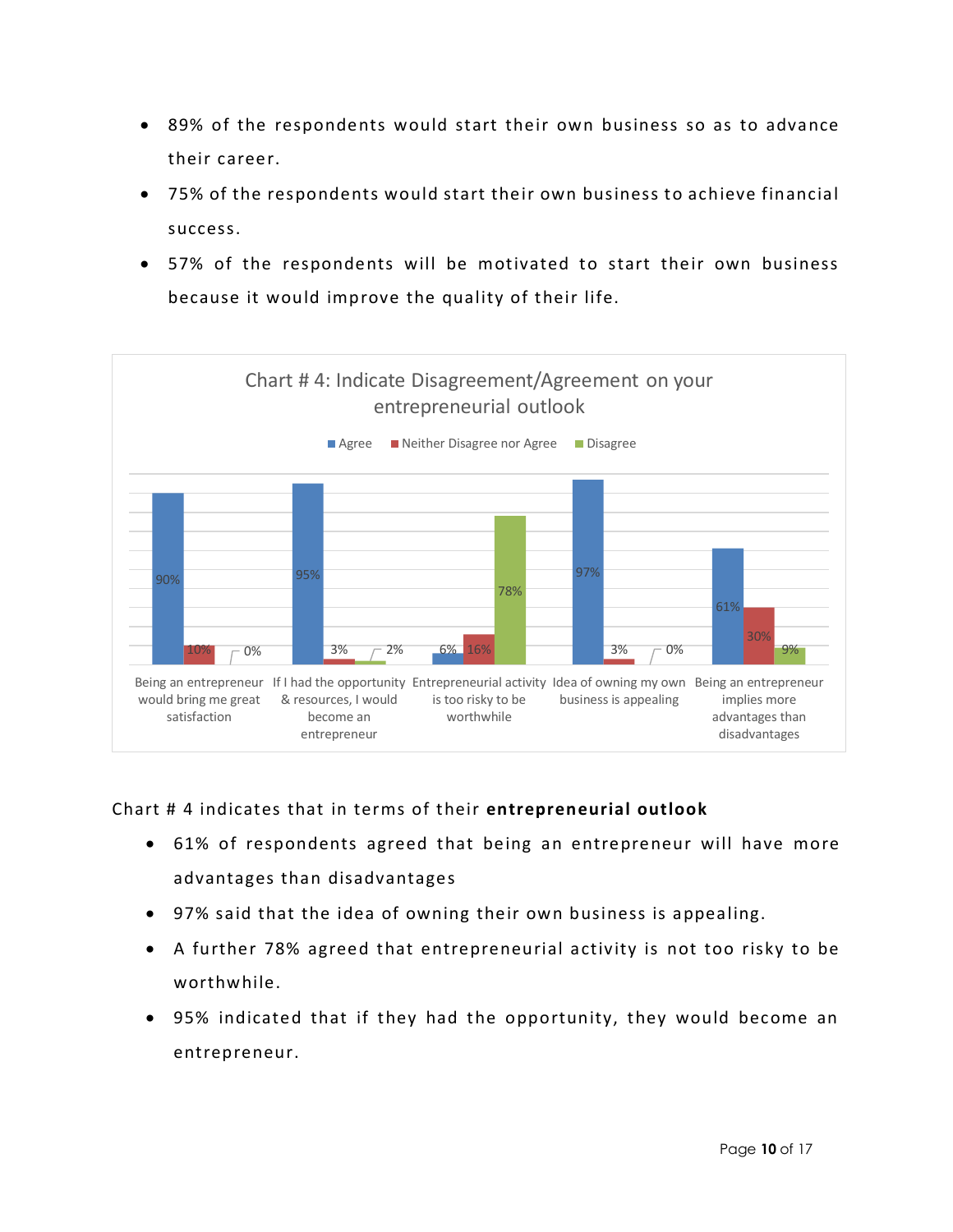The findings also show that 90% of the respondents indicated that being an entrepreneur would bring them great satisfaction.



Chart # 5 indicates that on the **prospect of becoming an entrepreneur**

- 63% feel that starting their own business would be the best way to take advantage of their education.
- 89% have strong intention to start a business in foreseeable future.
- The findings also show that 63% indicate that becoming an entrepreneur is their professional goal.
- A further 83% show high prospect of becoming an entrepreneur by pledging to make every effort to start and manage their own business.
- 89% are determined to create a business in the future.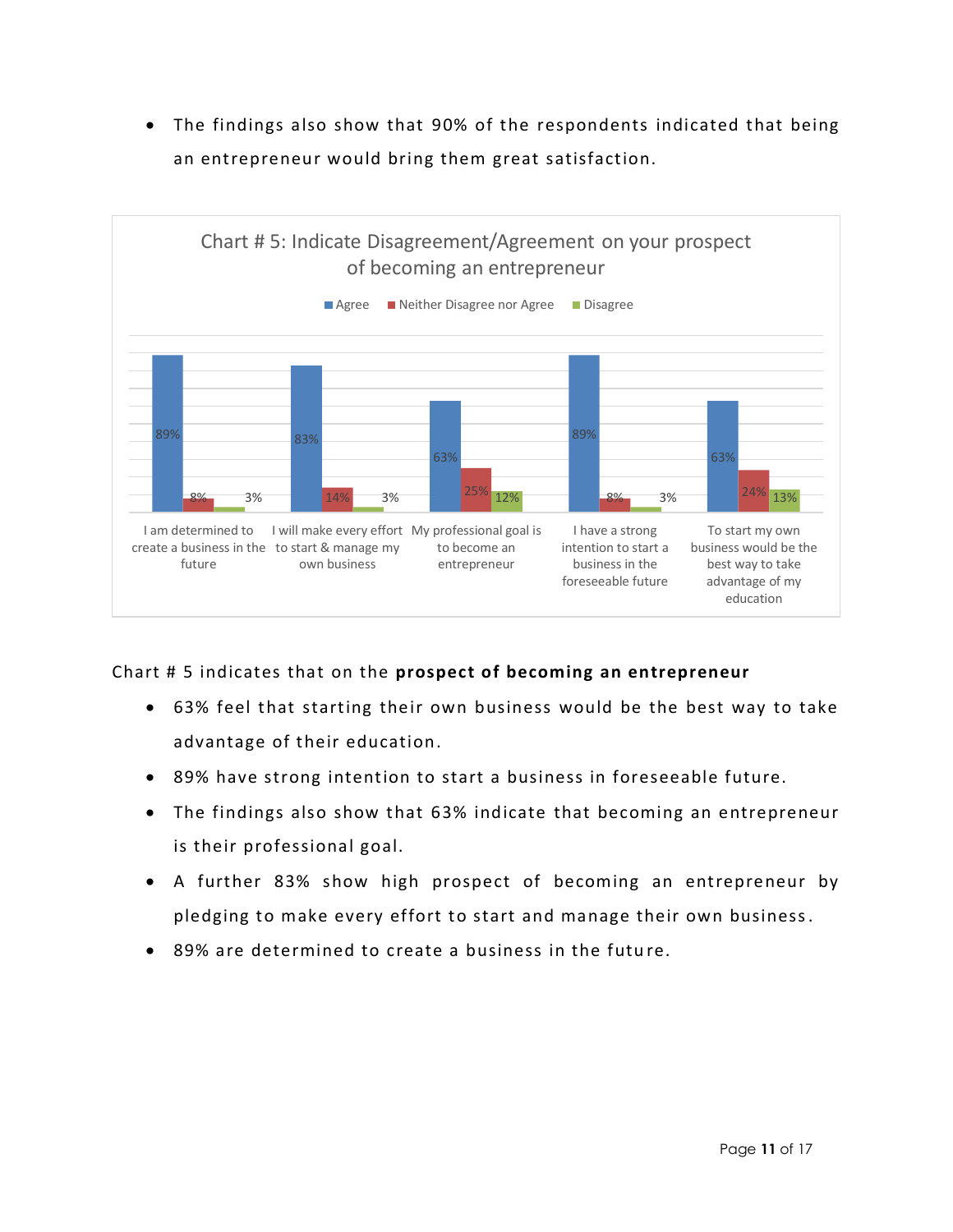# **c. Opinions of family and friends**

<span id="page-11-0"></span>This section will indicate the following:

(i) Expected reaction from immediate family and friend if student became entrepreneur.



#### Chart # 6 indicates

- 80% of the students believe they will receive favorable reaction from immediate family (e.g. parents, siblings) if they become an entrepreneur. Similarly
- 75% of the students also think they will receive favorable reaction from peer group (e.g. friends) if they become an entrepreneur.
- Over a third of the students surveyed were uncertain of the reactions of their family (37%) and their peers (38%).
- Only a very small percentage of students surveyed (family: 6%; peers: 3%) felt that they would be subjected to unfavorable reactions if they should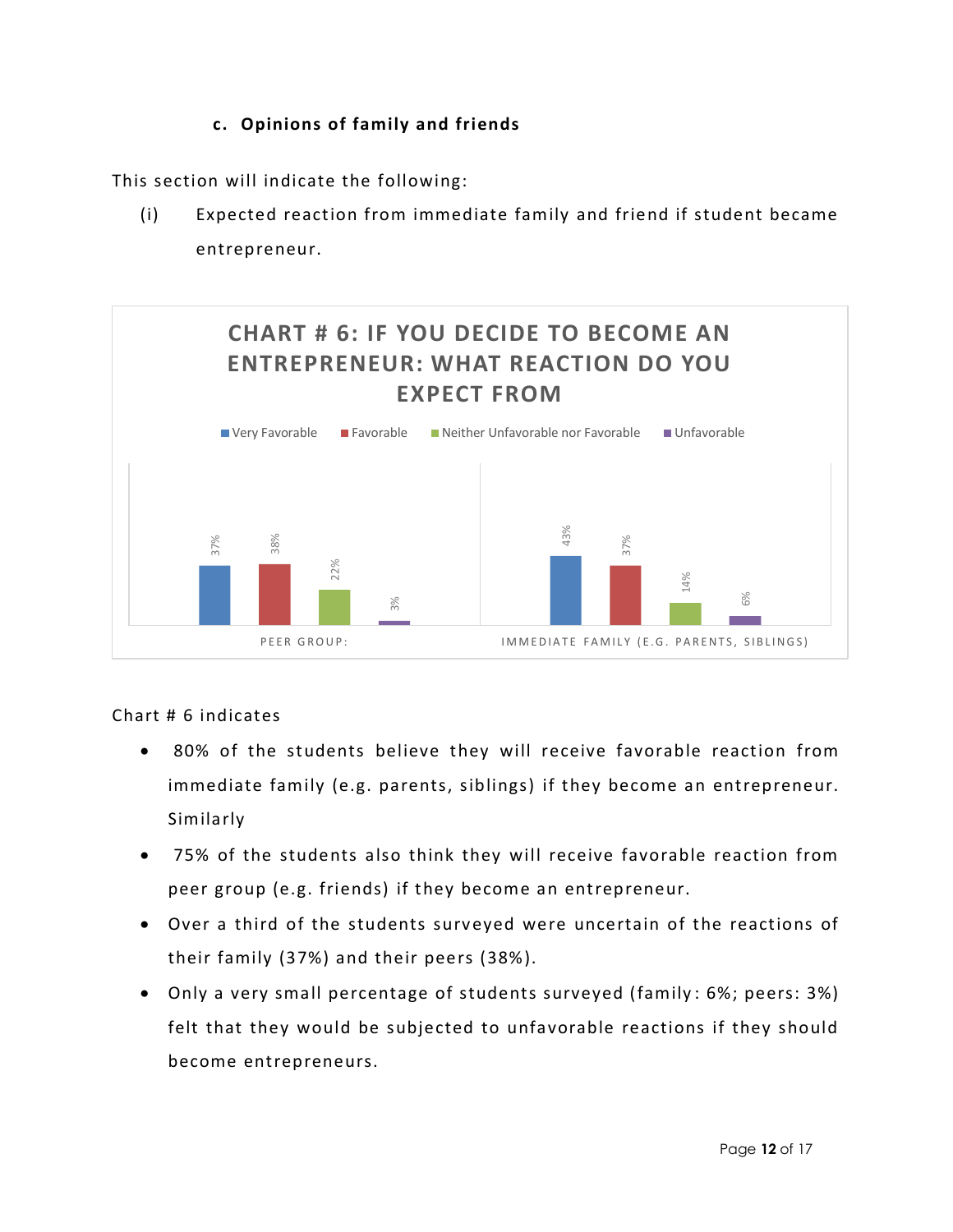# **d. Education support and activities**

<span id="page-12-0"></span>This section will indicate the following:

(i) The Extent of learning opportunities and support at The UWI.



- Approximately 43% of the students agreed that UWI provided them with the entrepreneurial support to date e.g. business insights, ability to identify business opportunities, practical management skills etc.,
- Approx. 29% of students indicted that UWI did not provide them with any support to become entrepreneurs.
- Approx. 27% of students were neutral on whether UWI provided them with the required entrepreneurial support needed.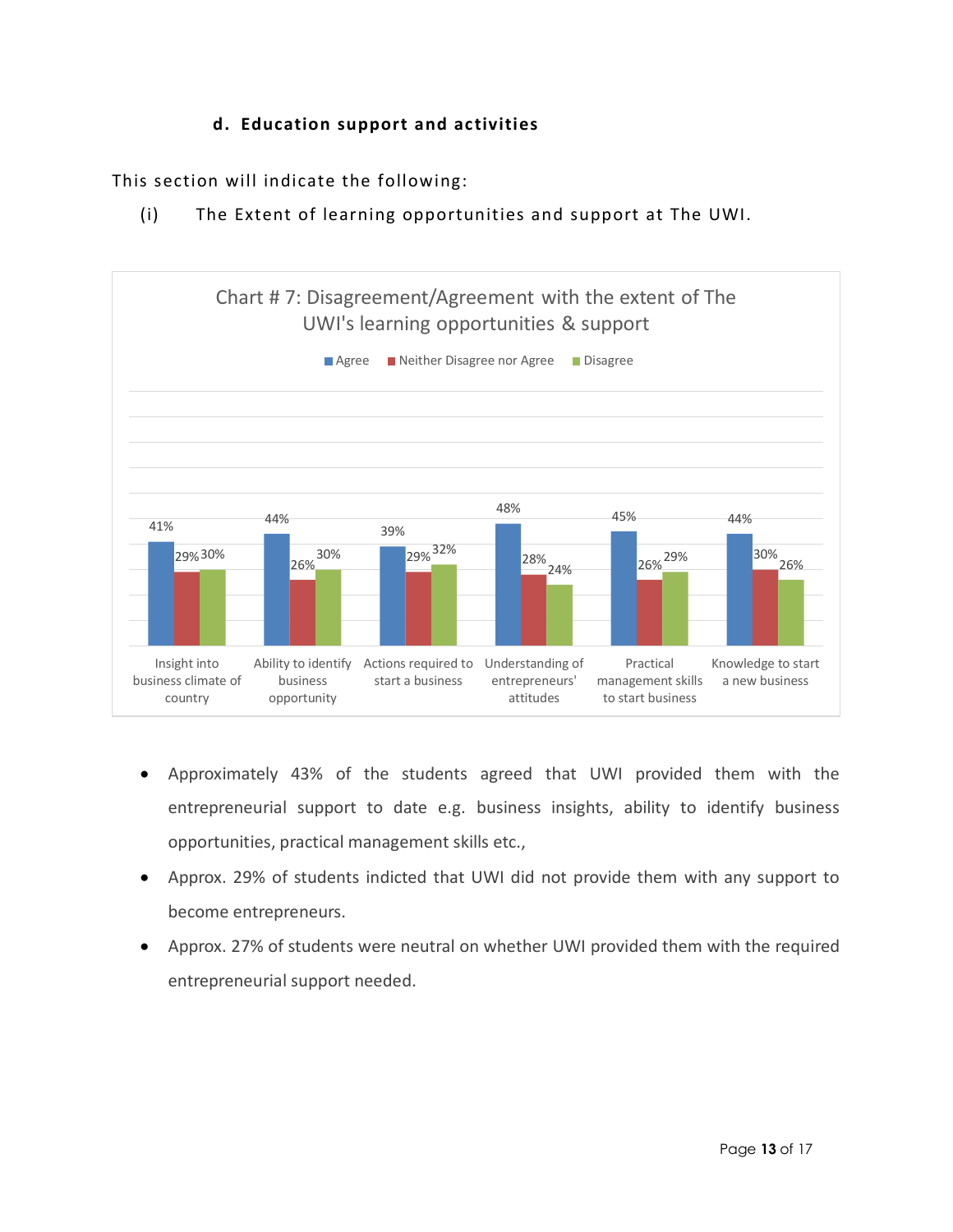## <span id="page-13-0"></span>**IV. Findings from survey**

- 1. Between 55-60% of students said that it would be difficult for them to start and succeed at their own business.
- 2. Between 70-76% of the students were confident that they had the capabilities and skills to start and be successful if they were to open their own business es, over the next five years.
- 3. Between 75-89% of students indicated that the major factors, which will influence them to start their own businesses, were to advance their career to achieve financial success foremost.
- 4. Between 90-97% of students stated that being an entrepreneur would bring them great satisfaction; if they had the opportunity they would become an entrepreneur; and found opening their business appealing.
- 5. 75-80% indicated that they would receive favorable reactions from family and friends if they were to become entrepreneurs.
- 6. Approximately 43% of the students are fine with the entrepreneurial support provided by the university to date.
- 7. 60% of students said they had attended at least one course on entrepreneurship.
- 8. Only a small percentage -5% indicated that they have attended a dedicated entrepreneurship programme
- 9. Only 5-8% have attended only one elective or specific course on entrepreneurship.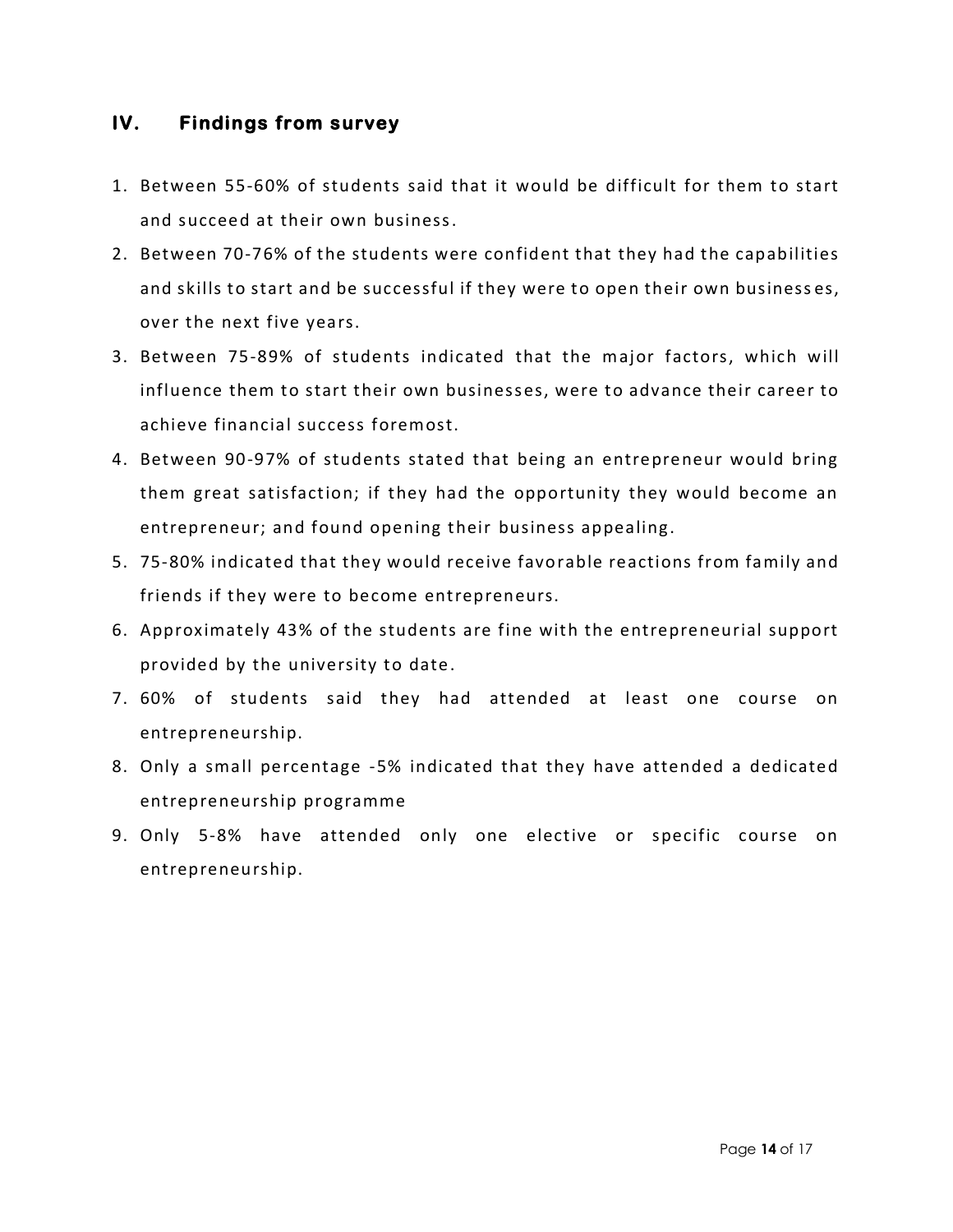# <span id="page-14-0"></span>**V. Recommendations**

l

- Increase the extent of entrepreneurial related learning opportunities and support, which will help in bridging the gap between students' very positive outlook/intentions toward becoming entrepreneurs and learning opportunities and support them, at the UWI.
- Offer more dedicated courses and programmes on entrepreneurship (electives and compulsory) to students wishing to become entrepreneurs.
- Set benchmarks to increase the number of relevant entrepreneurship programs and courses proportionately, on all campuses and faculties based on the data from the previous study on the number of courses and programmes taught throughout  $\mathsf{U}\mathsf{W} \mathsf{I}.^1$
- Create a facilitating entrepreneurial ecosystem where students can seek guidance and support for their business ideas on the campuses.
- In this regard, the UWI has an opportunity to improve the extent of learning opportunities and support at The UWI. This is important because around 27% have neither agreed/disagreed in the Chart # 7.

<sup>1</sup>[http://www.uwi.edu/uop/sites/uop/files/Assessment%20of%20entrepre](http://www.uwi.edu/uop/sites/uop/files/Assessment%20of%20entrepreneurship%20programmes%20and%20courses%20taught%20at%20the%20UWI.pdf) [neurship%20programmes%20and%20courses%20taug](http://www.uwi.edu/uop/sites/uop/files/Assessment%20of%20entrepreneurship%20programmes%20and%20courses%20taught%20at%20the%20UWI.pdf) ht%20at%20the%20 [UWI.pdf](http://www.uwi.edu/uop/sites/uop/files/Assessment%20of%20entrepreneurship%20programmes%20and%20courses%20taught%20at%20the%20UWI.pdf)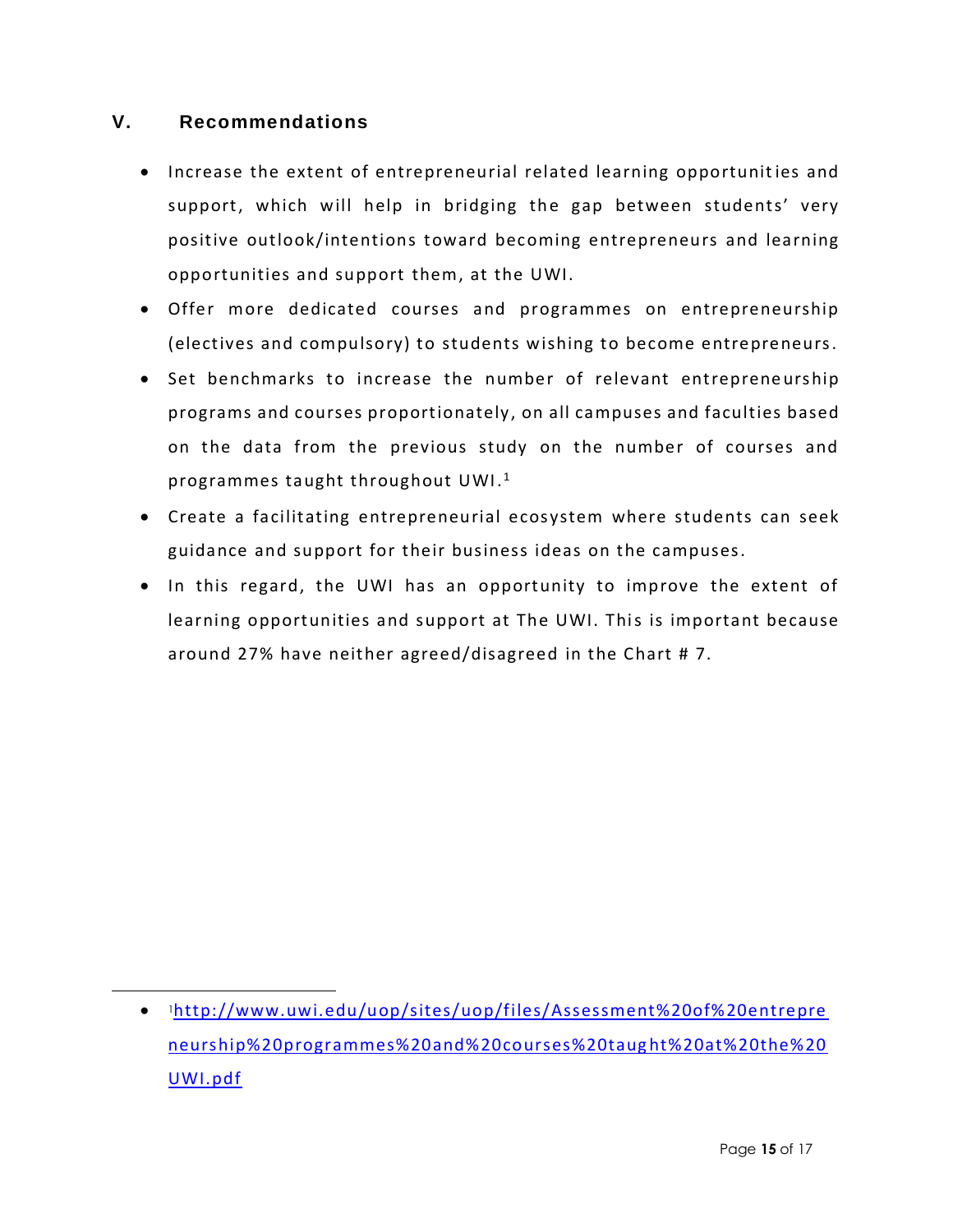#### <span id="page-15-0"></span>**VI. Limitations**

- The survey was launched during the exam period limiting the number of students who would have likely to have answered the questions.
- At the time of the survey launch, there were a number of surveys administered by various campuses simultaneously, so that students would have become sample fatigued.
- There were some technical issues, which arose from administering the survey online.
- Varied methods of data collection and analysis could have been utilized for the pilot.
- Inadequate incentives for students to fill out the survey.

#### <span id="page-15-1"></span>**VII. Conclusion**

This pilot survey was a part of a two -fold study on entrepreneurship in UWI. While the first assessed the number of entrepreneurship courses and programmes taught at UWI with a view to recommending benchmarks to systematically increase those numbers in the future; the intention of this second study was to determine whether students were interested in becoming entrepreneurs and how best UWI can develop and sustain that interest over time. The pilot indicted that students had very strong and positive entrepreneurial outlook and intentions although they did feel that there were some difficulty in starting and being successful in their own businesses. However, they indicated that they had the skills and capabilities to start and be successful at their own businesses, if given the opportunity and support. Most of them indicated that they would be very happy to become entrepreneurs and that they would get immense satisfaction from opening their own business and being financially successful. They also indicated that should they start their own business, they